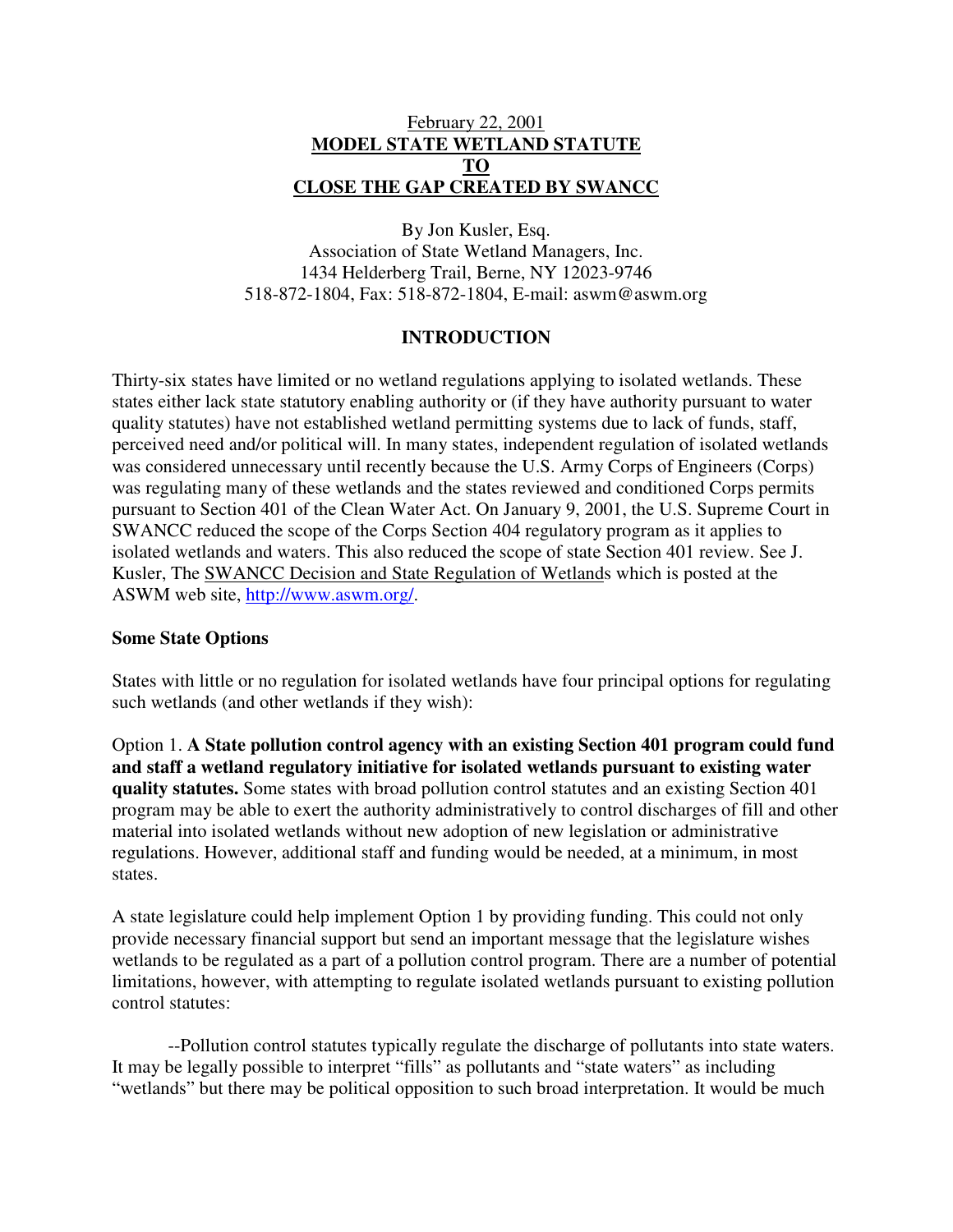more difficult to interpret these statutes to regulate drainage or other activities not clearly involving a discharge.

--Section 401 state water quality programs have not, to date, usually involved detailed, multiobjective evaluation of proposed activities in wetlands, issuance of permits, mapping of wetlands, the monitoring of permits, and the conduct of public and landowner education efforts. Many would need to start from scratch in establishing a wetland program (in contrast with conditioning and approving federal Section 404 permits) as part of a pollution control effort. Without new funding, this would require a shift in budgets and program priorities.

Option 2. **The State legislature could amend the state water quality statute to explicitly require permits for discharges into wetlands and provide funding and staffing.** State legislatures could adopt statutory amendments to state pollution control statutes and regulations to include wetlands where existing water quality statutes may not be sufficiently broad or where state legislatures wish to avoid ambiguity and provide clear guidance. Such statutory changes might include a redefinition of "water" to specifically include "wetlands" and a redefinition of "pollutants" to include discharges of "fill" and other material into wetlands. The goals of the statutes could also be amended to include the goal of protecting habitats and the goal of "no net loss of wetland functions and acreage". "Drainage might be addressed through the definition of regulated activities. Along with amending the water quality statute, the legislature would also provide funding for the regulatory agency to issue, monitor, and enforce wetland permits.

Legislative adoption of an amendment has several advantages over Option 1. Adoption of an amendment would clarify legislative intent. This is important to regulatory agencies and the regulated community. It is also important to courts in interpreting regulations. The legislature may also be able to more easily provide funding for a clearly defined program.

But, even with statutory amendments there will likely be limitations with efforts to protect and restore wetlands through a pollution control program. These limitations have been described in Option 1 above.

Option 3. **The state legislature could amend floodplain, critical area, sensitive area, river protection, public water, watershed management and other programs to include protection of wetlands.** State legislatures could at least partially protect isolated wetlands by adding wetland protection criteria and permitting goals into floodplain regulations which typically apply to the 100 year floodplain, critical area statutes, sensitive area statutes, watershed management statutes, and other resource management statutes. This would encourage integration of wetland protection efforts with other resource management activities and could, to some extent, "piggyback" upon existing staffing and funding. But, protection for isolated wetlands would also often be "spotty" due to the piecemeal coverage of these programs. Lack of staff with expertise in wetland protection and restoration may also be a problem.

Option 4. **The** s**tate legislature could adopt a more comprehensive wetland statute.** Such statutes have been adopted in Minnesota, New York, Massachusetts, New Hampshire, Maine, or other states to protect isolated and other wetlands. Such statutes could include goals, legislative findings of fact, definitions, wetland mapping and delineation requirements, permitting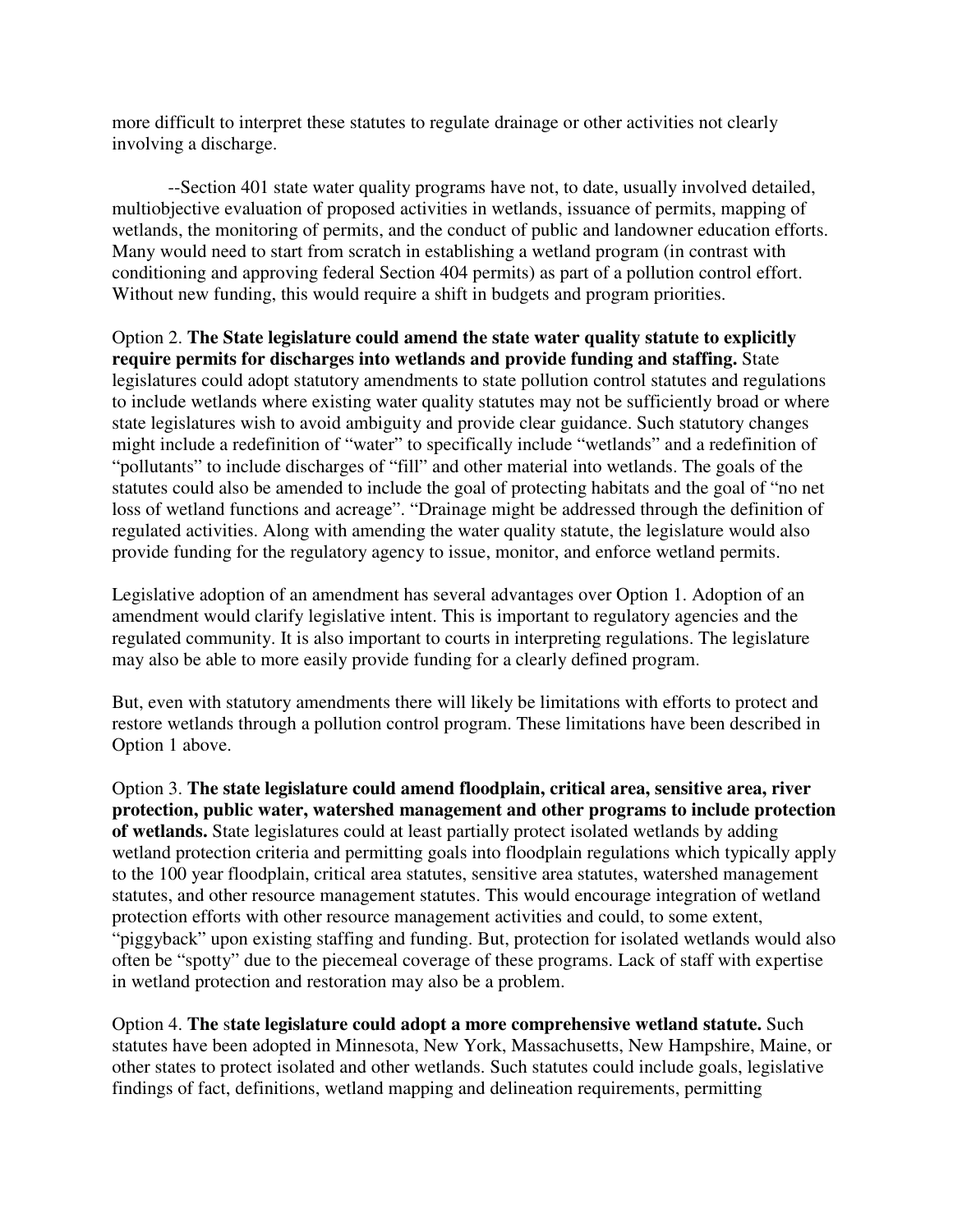procedures, penalty and enforcement provisions and other provisions such as mitigation bank provisions, and real estate tax incentives. Adoption of a comprehensive statute may be particularly appropriate in a state with large acreages of wetlands. The state legislature would need to not only adopt a comprehensive statute but also provide funding.

The rest of this memorandum sets forth such a model comprehensive wetland statute.

# **MODEL STATE WETLAND PROTECTION ACT**

# **Introduction to Model**

This model draws upon concepts and statutory language contained in the wetland statutes of Massachusetts, Connecticut, New York, Michigan, Maryland, Oregon and other states. It reflects lessons learned with state wetland programs over a period of years. See generally, Kusler, Jon et. al. 1995. State Wetland Regulation: Status of Programs and Emerging Trends, Association of State Wetland Managers, Berne, N.Y. 12023; Kusler, Jon and Richard Hamann. 1985. Wetland Protection: Strengthening the Role of the States. Proceedings of a National Symposium. Univ. of Florida College of Law, Gainesville. Association of State Wetland Managers, Berne, N.Y. 12023; Kusler, Jon. 1977. Strengthening State Wetland Regulations. U.S. Fish and Wildlife Service, Biological Services Program. For description of state programs see also Want, William. 1989 and 2000 revised edition The Law of Wetland Regulation. Clark Boardman, New York, New York. World Wildlife Fund. 1992. Statewide Wetlands Strategies, A Guide to Protecting and Managing the Resource. Island Press, Washington, D.C.

The model will need to be tailored to state needs and preferences.

As written, the model establishes a comprehensive wetland protection program regulating a broad range of activities in for freshwater and coastal wetlands. It could be easily limited to apply only to freshwater wetlands by qualifying the definition of wetland.

The model is designed as a "stand alone" statute like the wetland statutes of the states indicated above rather than an amendment to a water pollution or public water statute. It envisages wetland regulation in a state as a cooperative effort by the state, local government, and federal agencies. The statute vests primary regulatory authority in an existing state agency (the legislature would need to specify which agency). Permitting is primarily at the state level but the agency is authorized to delegate state permitting powers to local governments with wetland protection programs which equal or exceed in stringency the state program. It is provided as a "model" and states will need to tailor the model for their state.

The regulatory agency is given considerable discretion to develop a state wetland protection and restoration program including more specific criteria pertaining to mapping, delineation, permitting, and the use of restoration.

The model statute is designed to reduce duplication and inconsistencies with the federal Section 404 program by using the same wetland definition used in the Clean Water Act's Section 404 program. It also authorizes the state regulatory agency to adopt joint permit processing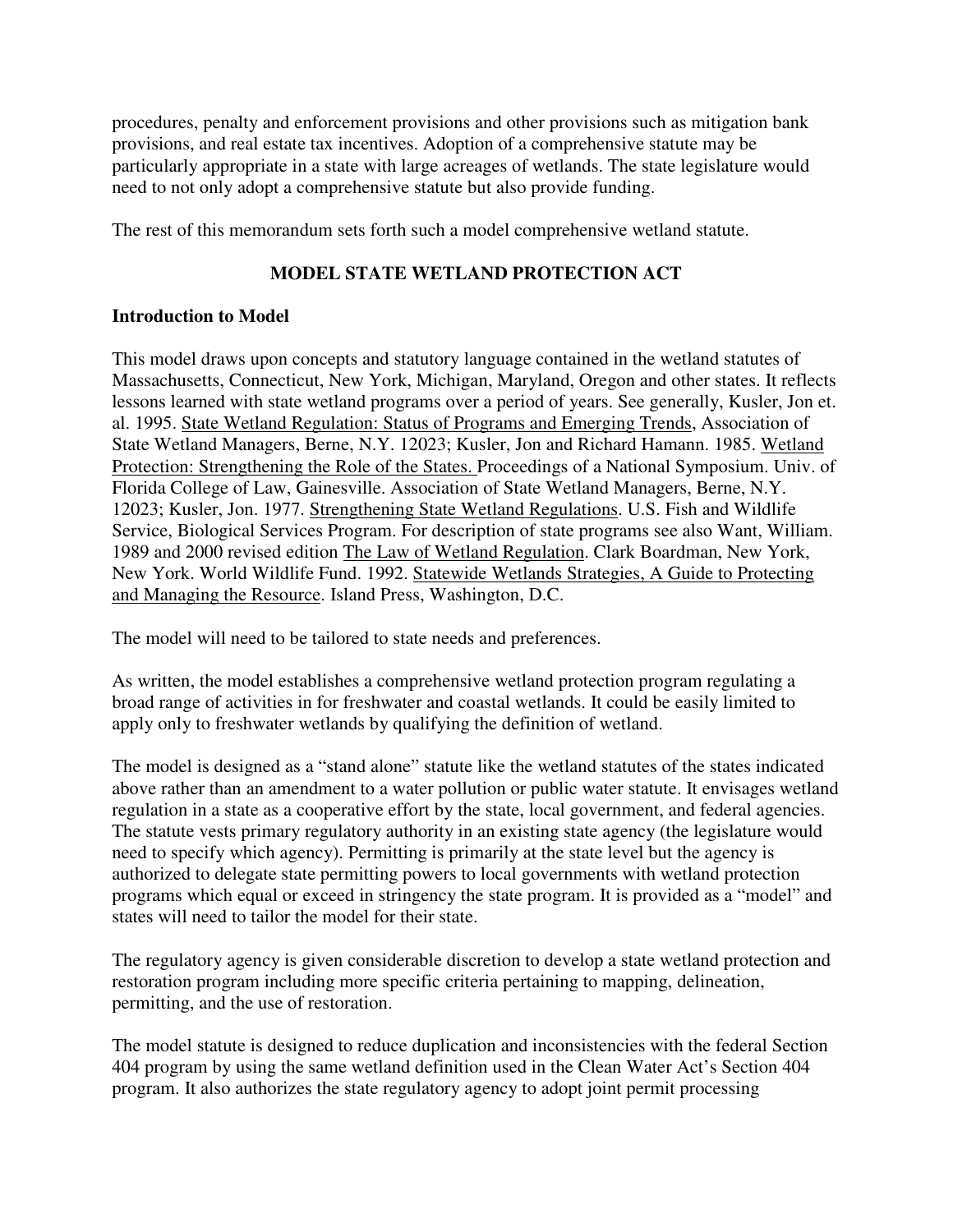procedures with the Corps in implementing the Section 404 program. The statute also provides the state regulatory agency with broad regulatory powers which could qualify the state for a state programmatic general permit (SPGP) from the Corps or state assumption of Section 404 powers. However, the scope of SPGPs and State Assumption are impacted by SWANCC and the extent of waters that are included in these programs is currently uncertain.

The statute establishes a regulatory framework whereby any person or organization wishing to carry out a regulated activity in a regulated wetland must first obtain a permit. The person or organization must submit a permit application that complies with permit criteria. The regulatory agency may issue, deny, or conditionally deny a permit. The statute provides administrative and judicial appeal procedures and enforcement provisions.

The statute also authorizes the state wetland regulatory agency to facilitate wetland restoration efforts.

This is not however, a comprehensive model wetlands statute. States have other tools available for protecting conserving and managing wetlands. This statute primarily addresses wetland regulation.

# **Commentary on Model Statute**

Section by section commentary on the model statute follows:

Section 1. Title

Comment: The title proposed here is simple. The title could, of course, be changed to a state's liking or to reflect changes in the statute. For example, the title could be the "Freshwater Wetlands Act" if the state wished to confine coverage to freshwater wetlands. The title could be "Wetlands and Watershed Management Act" if the state wished to link wetlands to watershed management as is now being done in many state programs.

### Section 2. Statement of Legislative Finding

Legislative findings of fact and statements of policy set forth here can help guide regulatory agencies in implementing the statute. Findings and policy can also help courts interpret legislative intent and enforce statutes and regulations. The findings and policy contained in the model need to be modified to reflect state wetland losses (acreage figure should be included).

It is to be noted that a "no net loss of functions and acreage" goal is included in the statute. Many state programs have formally or informally adopted such a goal. Such a goal has proven very useful in permitting and in establishing standards for mitigation and compensation. The "acreage" as well as function requirement is included because regulatory agencies and permit applicants often have considerable difficulty in evaluating wetland functions in a specific context. Maintaining wetland acreage helps maintain functions even if they are not precisely known and discourages complicated and often unsuccessful efforts to manipulate functions.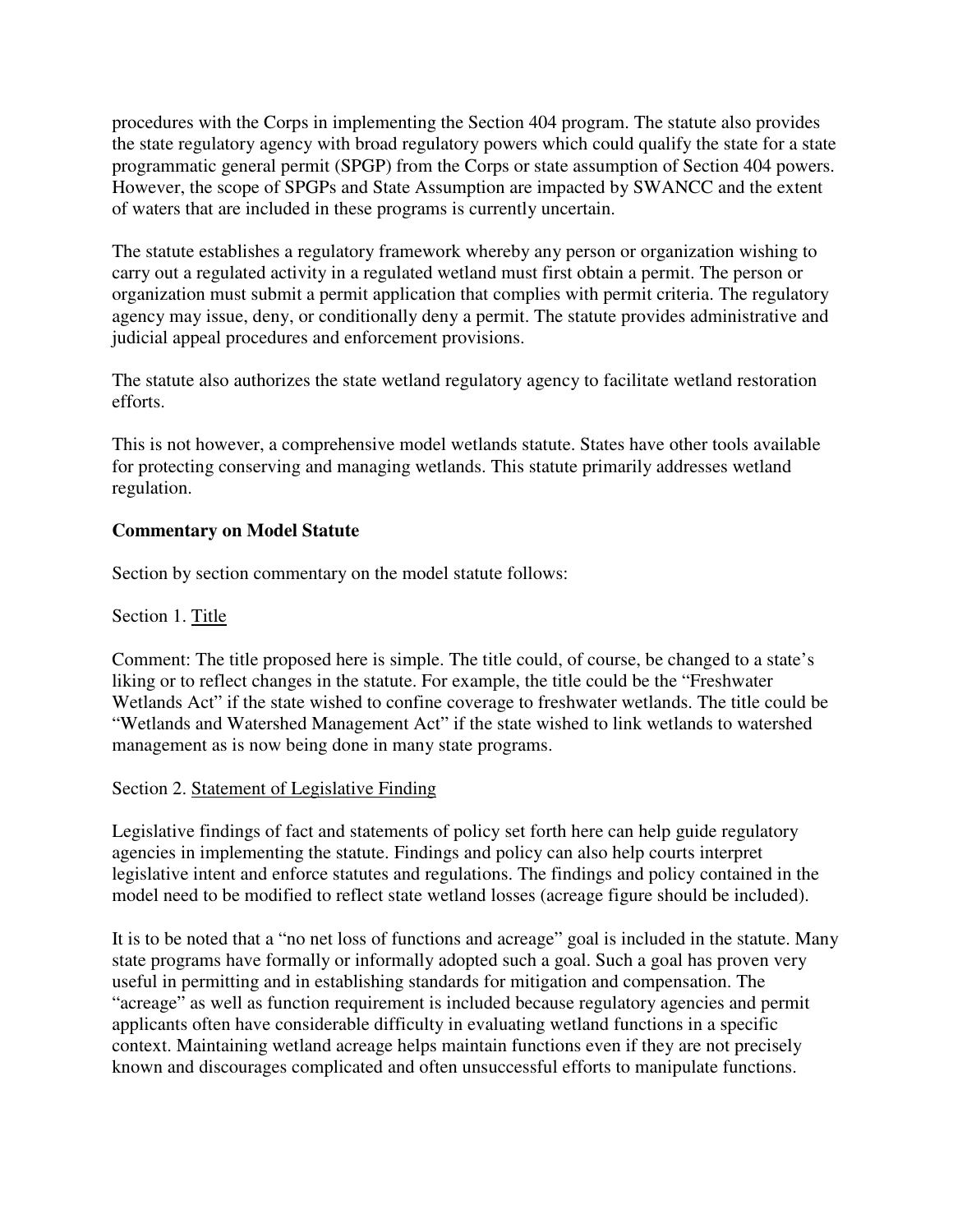#### Section 3. Definitions

The definitions of wetlands are particularly important because they establish the scope of the regulatory program. With the broad definitions for "wetland" and "regulated activities" proposed in this model, most activities which will damage wetlands within a state will be regulated.

The draft includes a broad definition for wetlands which is identical to the Corps of Engineers Section 404 definition. This will facilitate consistency and coordination with the Section 404 program for wetlands adjacent to navigable waters and their tributaries. This definition is, however, somewhat different than the definition used by the National Wetland Inventory. If a state uses Wetland Inventory Maps, there will be some differences between the mapped wetlands and regulated areas. Nevertheless, Wetland Inventory Maps can be used on a presumptive basis to suggest wetland boundaries. Providing more detailed and specific wetland delineation criteria are available to refine boundaries and settle disputes. See Section 4.

It is to be noted that the present draft also provides a broad definition of "regulated activities". Virtually all activities which may impact wetlands are included. Many existing statutes partially exempt agriculture and, in some instances, other activities.

### Section 4. Implementation of a Wetland Program

This section broadly authorizes the state wetland regulatory agency to establish and implement a wetland protection and restoration program in cooperation with other state agencies, federal agencies (e.g. the Section 404 programs), and local governments. The agency may adopt more specific guidelines and policies pertaining to a variety of matters including permitting criteria, water quality standards for wetlands, mapping and delineation, standards for local government programs, and guidelines for restoration. These include both criteria and procedures for "general" permits and "individual" permits.

### Section 5. Mapping and Delineation

This section requires a state agency to map wetlands for regulatory purposes. It allows the agency to use National Wetland Inventory Maps as regulatory maps but requires the regulatory agency to provide procedures for more precisely delineating boundaries on a case-by-case basis utilizing the wetland definition included in the Act. The agency may adopt the 1987 Corps of Engineers Manual for jurisdictional wetlands or adopt its own manual.

### Section 6. Permits for Regulated Activities

This section requires a permit for any regulated activity within a wetland. It requires the person or organization proposing such a permit to provide a notification to the appropriate local government (the state will need to specify which type of local government), and adjacent landowners. The section specifies the general types of information required in a permit application but also allows the regulatory agency to require additional information to determine compliance with permit criteria. It requires the regulatory agency to notify other agencies with jurisdiction over the permit application. The regulatory agency is to hold a public hearing if the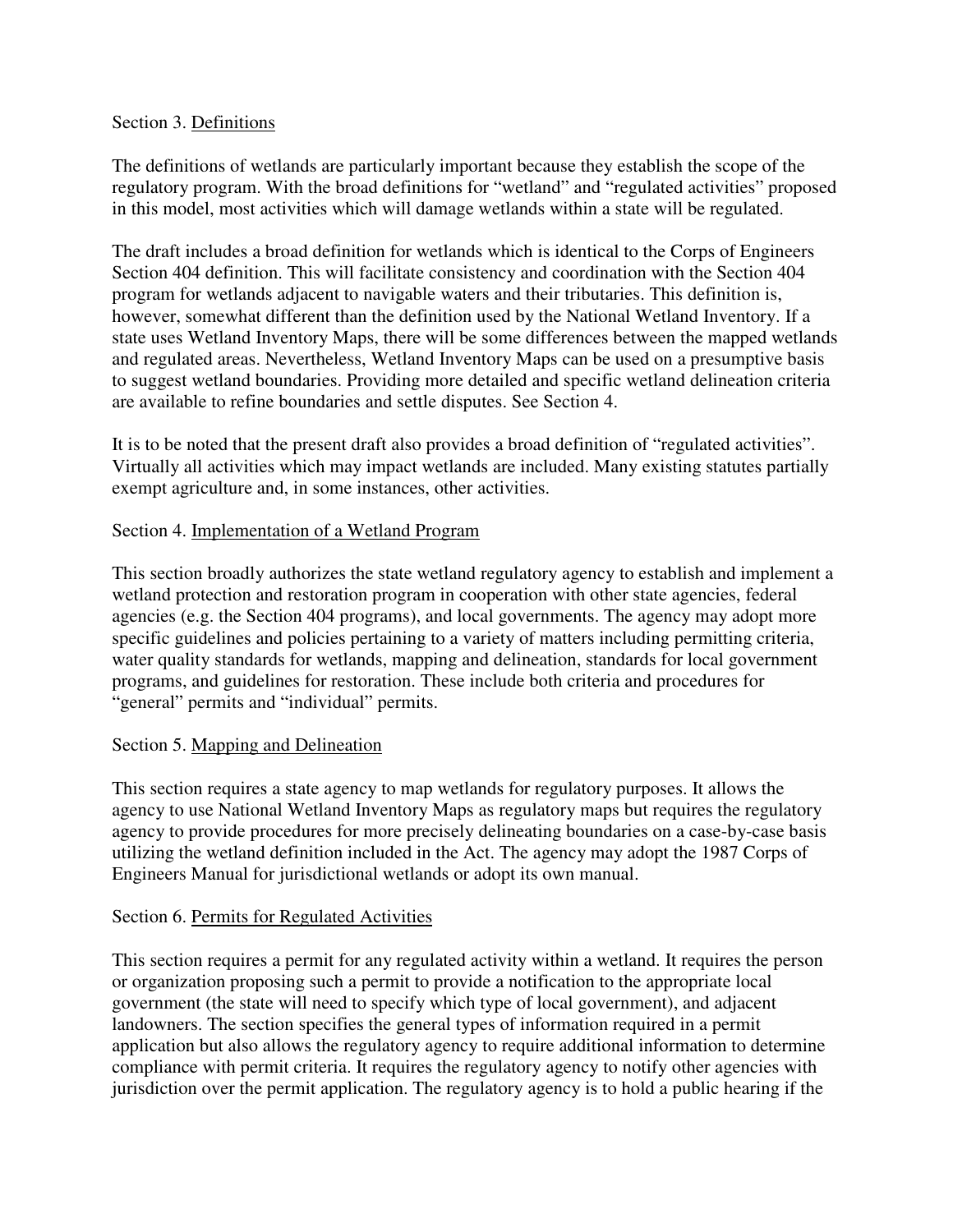proposed activity may have substantial impact upon the wetland or the agency otherwise believes that such a hearing is needed. The section sets forth time deadlines for permit processing.

# Section 7. Criteria for Issuance of Permits

This section sets forth factors which the regulatory agency is to consider in deciding whether to issue a permit. This criteria quite closely parallels the permit criteria contained in the Section 404 regulations.

# Section 8. Administrative Appeals

This section is optional but provides an administrative procedure for addressing potential taking problems.

# Section 9. Judicial Appeals

This section provides a court appeal procedure.

# Section 10. Penalties and Enforcement

This section provides penalties for violation of regulations, including fines and jail sentences. The regulatory agency may also order restoration of a wetland illegally filled and may undertake restoration and charge a violator.

### Section 11. Local Regulations of Wetlands; State/Local Roles

This section specifically authorizes local governments to regulate wetlands to serve the objectives of this act pursuant to broader land and water use regulatory statutes. It also authorizes the state regulatory agency to authorize local governments which have adopted and administered local regulations which meet or exceed state standards to issue permits in lieu of state permitting for certain types of activities.

### Section 12. Restoration and Creation, Use of Mitigation Banks

This section directs the state regulatory agency to facilitate wetland restoration in the state by providing technical assistance and developing guidance. The regulatory agency may also allow permit applicants to utilize mitigation banks under certain conditions.

### **Model Statute Provisions**

# *Section 1. Title*

*This act may be cited as the Wetlands Act of (State Name).*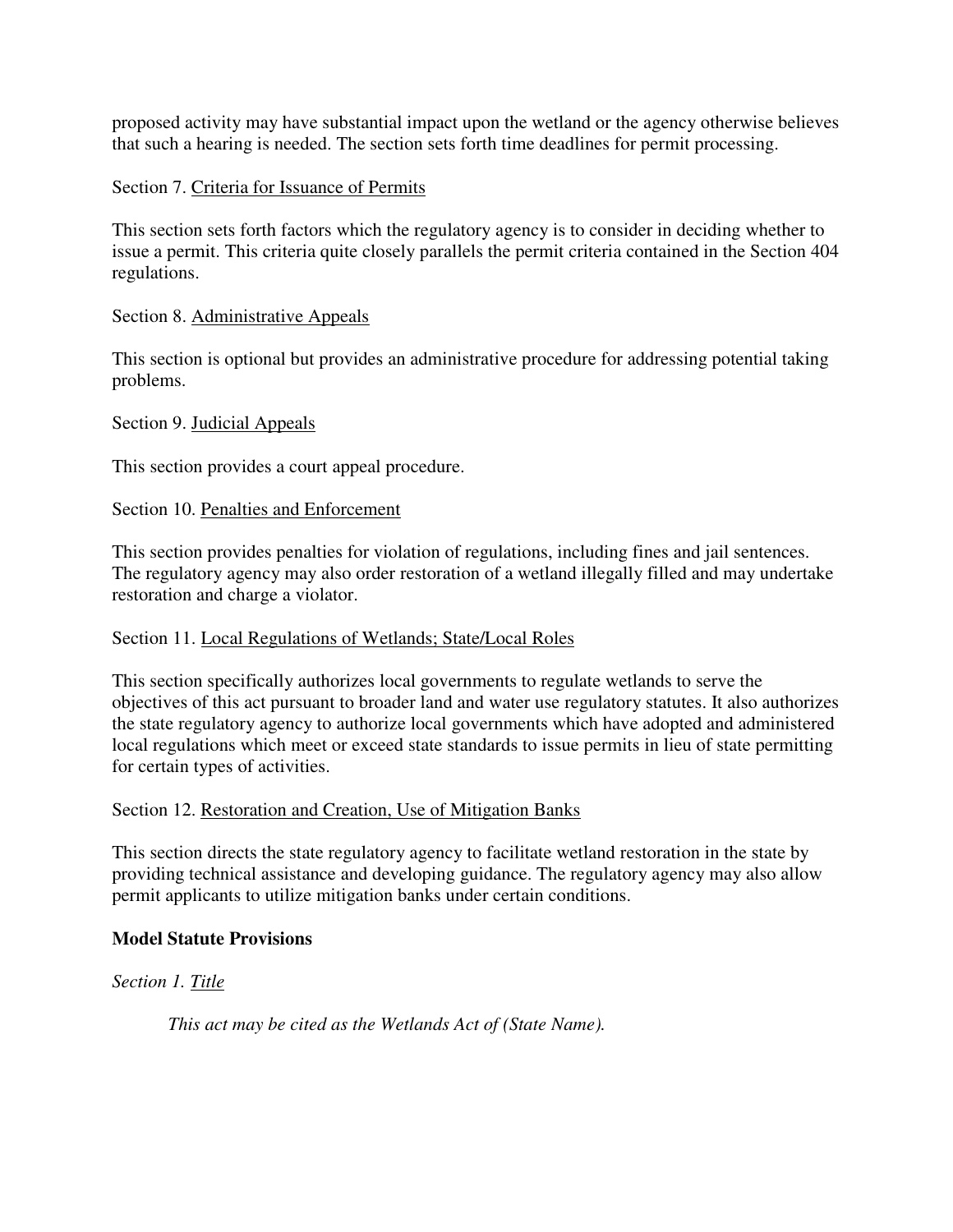#### *Section 2. Statement of Legislative Finding*

*Wetlands of the State of (State Name) are indispensable but fragile resources. In their natural state, wetlands reduce pollution and nutrients from a broad range of terrestrial sources, store and convey flood waters, reduce wave heights and erosion, provide waterfowl nesting and feeding areas, provide fish habitat, provide habitat for rare and endangered plant and animal species, provide bird watching and outdoor recreation opportunities, and provide food chain support and education and scientific study opportunities. Wetlands play critical roles in water resource protection and watershed management.* 

*More than …… acres of these important resources have been lost, despoiled, or impaired by filling, draining, dredging and other activities in the State of (State Name) with resulting loss of wetland functions. In addition, development located in altered wetlands is often subject to flood, erosion, soil bearing capacity, onsite waste disposal and other problems. Fill or drainage of wetlands in one area can cause increased flooding and erosion on adjacent lands.* 

*It is, therefore, the policy of the State of (State Name) to insure that no further loss of wetland functions and acreage occur and that net wetland increases occur over time. It is the policy to insure that activities in wetlands will not increase hazards. It is the policy to reduce duplication and insure coordination in wetland programs. It is the policy to encourage the integration of wetland protection and restoration into local comprehensive land management and watershed management programs including floodplain and storm water, pollution control, source water and other programs. Protection and restoration of wetland resources shall be a joint responsibility of the State, local units of government, the federal government, and private citizens.* 

#### *Section 3. Definitions*

*The following definitions shall apply throughout this act:* 

*"Person" means any individual, group of individuals, association, firm, partnership, corporation, trust, estate, organization, or legal entity of any kind including governmental corporations.* 

*"Regulated activity" means any activity conducted within a wetland or a regulated buffer area which may decrease wetland functions including discharge of fill material, bulkheading, mining, excavating, draining, and dredging.* 

*"Wetland" means those areas that are inundated or saturated by surface or ground water at a frequency and duration sufficient to support, and that under normal circumstances do support, a prevalence of vegetation typically adapted to live in saturated soil conditions. Wetlands generally include swamps, marshes, bogs, and similar areas.*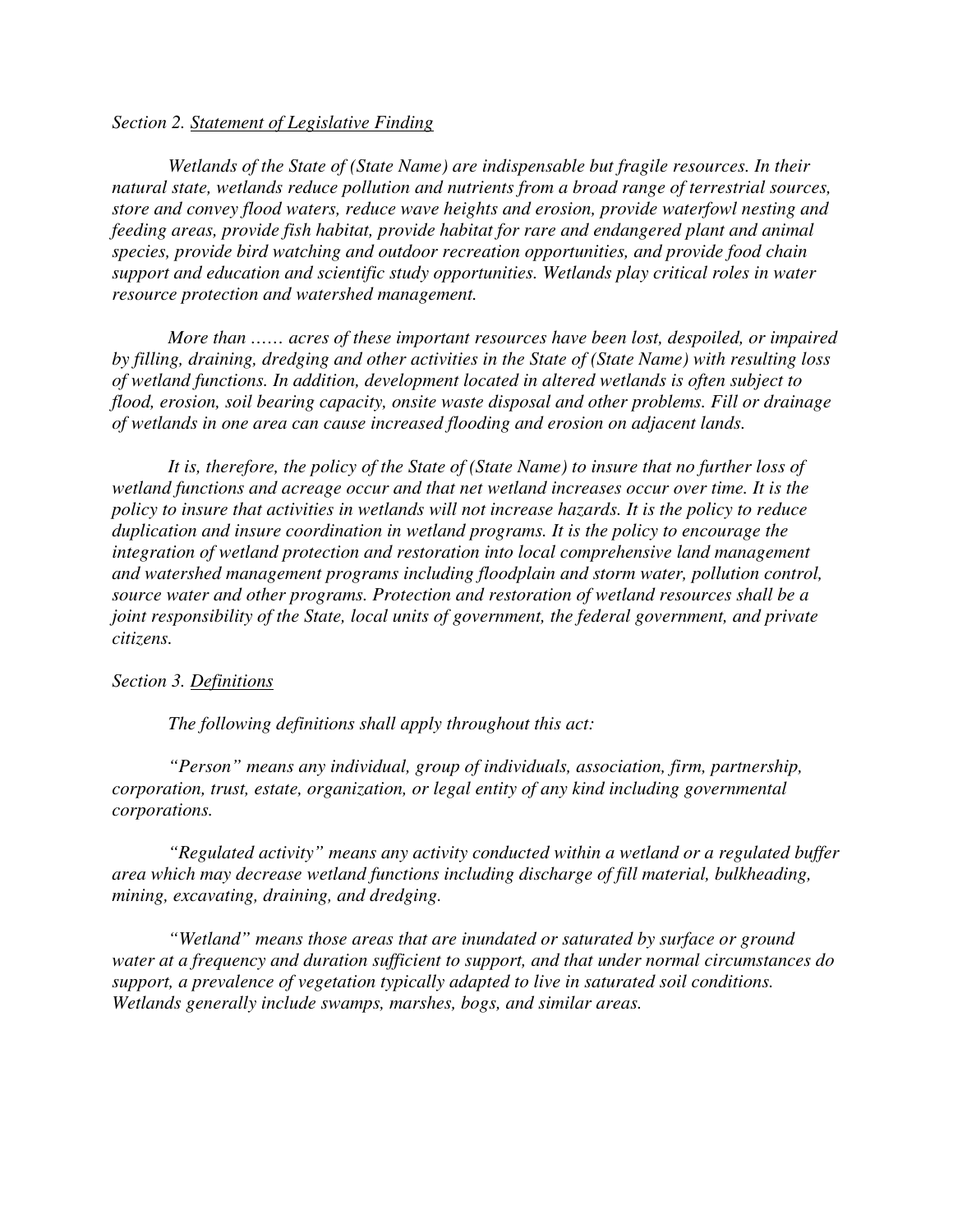#### *Section 4. Implementation of a Wetland Program*

*The (State Agency) shall implement a program for the protection and restoration of state wetlands consistent with the goals, procedures, and criteria set forth in this act. This program shall be carried out cooperatively with other state agencies, federal agencies, local governments, land trusts, landowners and other interested groups and organizations. In carrying out this program the (State Agency) may:* 

- *(a) Adopt wetland maps as set forth in Section 5 below.*
- *(b) Adopt more specific rules setting forth procedures and criteria for issuance of wetland permits pursuant to Sections 6 and 7 below including water quality standards for wetlands. These may include procedures and criteria for general as well as individual permits. Best management practices may be proscribed for activities which will not ordinarily require an individual permit due to their limited impacts.*
- *(c) Provide technical assistance and training to help local governments develop wetland protection and restoration programs and to help local governments integrate wetland protection and restoration into comprehensive land planning and management efforts including floodplain and stormwater management, pollution control, source water planning, greenway, open space and other efforts.*
- *(d) Adopt more specific rules setting forth procedures and criteria for approval of local government wetland regulatory programs in lieu of direct state permitting as provided in Section 10.*
- *(e) Encourage and provide guidance with regard to the restoration of wetlands as provided in Section 11.*
- *(f) Adopt joint permit processing procedures with other federal, state, and local agencies with jurisdiction over wetlands and take other measures to improve coordination and reduce duplication between the regulatory agency and other state agencies, federal agencies, and local governments.*

### *Section 5. Mapping and Delineation*

*The (State Agency) shall adopt wetland maps for the (State Name). In this effort, the (State Agency) may utilize on an interim or longer term basis National Wetland Inventory Maps for all or a portion of the state. It may also use maps prepared by other groups or organizations or undertake independent mapping with federal agencies, other state agencies, local governments or other groups or organizations. The (State Agency) may separately adopt wetland maps for various regions of the state.* 

*The (State Agency) shall adopt more specific guidance for delineation of wetlands on the ground consistent with the definition of wetlands set forth in Section 2. In this effort, the (State Agency) may adopt the Corps of Engineers 1987 Manual for the Delineation of Jurisdictional Wetlands or prepare another guidance document.* 

*The (State Agency) shall, upon the written request of a landowner whose land may be*  included in a regulated wetland, delineate more precisely the wetland boundary line on the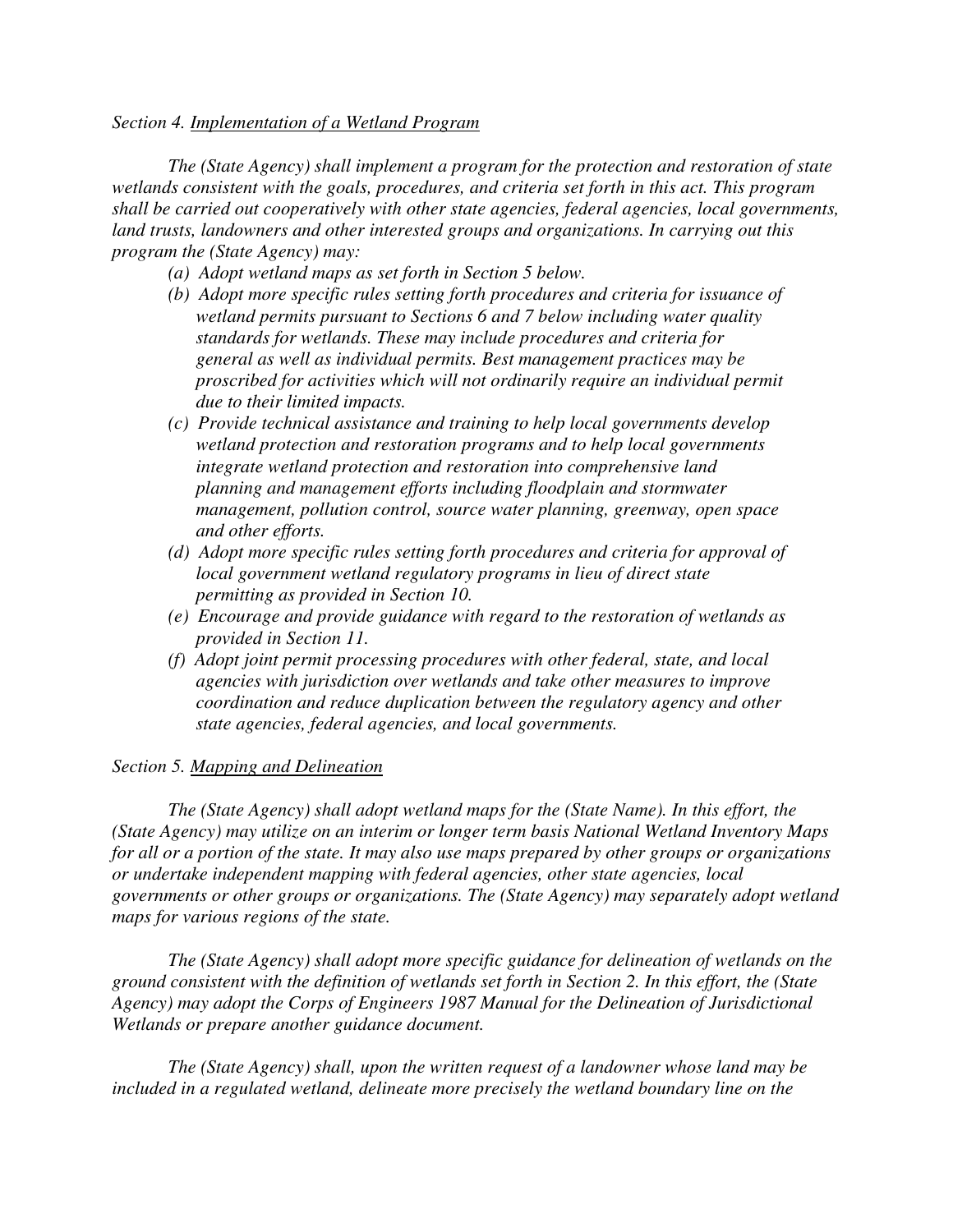*ground applying delineation criteria. The (State Agency) may request information from the landowner or other agencies or organizations to aid such a delineation effort.* 

### *Section 6. Permits for Regulated Activities*

*No person may conduct or cause to conduct a regulated activity within a wetland without a permit from the (State Agency). Any person proposing to conduct or cause to conduct such an activity shall file an application for such a permit with the (State Agency). A copy shall be simultaneously submitted to the (…Municipality, County, Town, Village). The applicant shall within ten days of filing a permit application provide a written notice of the permit application to owners of each tract of adjacent property. The applicant shall also post a notice of the proposed permit within ten days in a local newspaper of general circulation.* 

*A permit applicant shall ordinarily include the following information in a permit application unless the (State Agency) determines that a portion of this information is unnecessary:* 

- *(a) A map of the area which will be affected by the activity including wetland and water boundaries for areas affected and existing uses and structures.*
- *(b) A description of the proposed activity including its purpose, the location and dimensions of any structures, grading or fills, drainage, roads, sewers and water supply, parking lots, storm water facilities, discharge of pollutants, and onsite waste disposal.*
- *(c) A description of any public benefit to be derived from the proposed project.*
- *(d) A description with a sketch map of the entire parcel owned by the applicant and the location of the wetland on the parcel.*
- *(e) A description of any natural hazards at the site including flood, erosion, and soil bearing capacity hazards and how the applicant will avoid increasing hazards on adjacent lands or avoid hazard losses associated with the proposed activity.*
- *(f) An explanation why the proposed activity cannot be located at other sites and why other alternatives cannot be used to fulfill the desired purpose of the proposed activity.*
- *(g) The names and addresses of adjacent landowners as determined by the current tax assessment roles and a description of adjacent uses and their distance from the proposed activity.*
- *(h) Proposed measures to reduce the impact of the proposed activity on wetland functions and values and to compensate for impacts.*

*The (State Agency) may require additional information where such additional information is needed to determine the compliance of the proposed activity with criteria for issuance of a permit set forth in Section 7 or adopted by the (State Agency).* 

*Upon receipt of a permit application, the (State Agency) shall notify, within ten days, other state, federal, and local government entities which may have jurisdiction over the proposed activity. These entities will have thirty days to provide comments to the (State Agency).*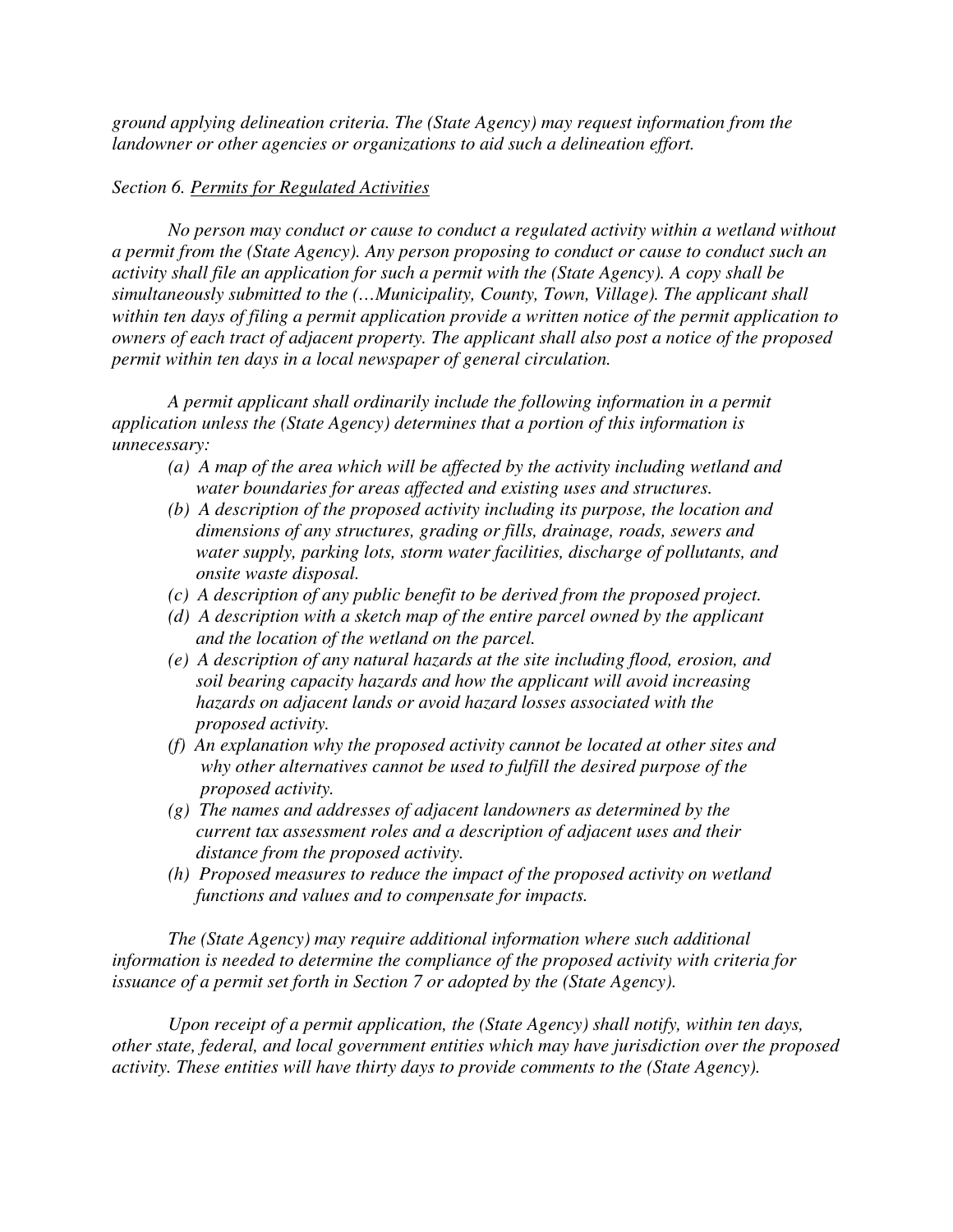*The (State Agency) shall also hold a public hearing upon the permit application if the proposed activity may have significant impact upon wetland resources or the agency believes that such a public hearing is otherwise needed.* 

*The (State Agency) shall ordinarily issue, conditionally issue, or deny a permit within ninety days of receipt of a permit application unless the permit applicant has failed to supply needed information or additional information gathering is needed to determine the compliance of the permit with regulatory criteria.* 

*In granting a permit, the (State Agency) may impose conditions required to carry out the goals of this act and the permit criteria. The (State Agency) may suspend or revoke a permit if it finds that the applicant has not complied with the conditions or limitations set forth in the permit. The (State Board) may require a bond in an amount and with surety and conditions sufficient to secure compliance with the conditions and limitations set forth in the permit.* 

#### *Section 7. Criteria for Issuance of Permits*

*The (State Agency) shall issue a proposed permit if it finds that the permit is in the public interest. In determining whether a proposed activity is in the public interest, the (State Agency) shall consider the goals of this statute and any more specific criteria for permit issuance adopted by the State Agency pursuant to Section 3. It shall consider the need for the proposed activity and the impact on the landowner of permit denial. To issue a permit, the (State Agency) must find that* 

*(a) There will be no net loss of wetland function and acreage.* 

*(b) There are no practical alternatives to the proposed activity.* 

*(c) The proposed activity will not be subject to flooding, erosion, soil limitations onsite waste disposal or other hazards which will threaten adjacent landowners or the public.* 

*(d) An adequate upland buffer is provided to protect the wetland from sediment, pollutants and other threats. This buffer must ordinarily be at least 50 feet.* 

*(e) The proposed activity will not violate pollution control standards, or violate other Federal, State, or Local regulations* 

*(f) The proposed activity will not otherwise threaten health and safety, result in fraud, cause nuisances, impair public rights to the enjoyment and use of public waters, threaten a rare or endangered plant or animal or unique ecosystem.* 

*In evaluating the impact of the proposed permit, the (State Agency) shall consider the cumulative effective of existing and reasonably anticipated future uses similar to the one proposed upon wetland resources. It shall consider any irreversible and irretrievable commitment of resources that will result from the proposed activity, and the relationship between short-term uses of the environment and the maintenance and enhancement of long-term productivity. It shall consider any proposed impact reduction and compensation measures after determining that there are no practical alternatives to the proposed activity.* 

*Where a permit applicant proposes wetland restoration, creation, or enhancement to compensate for damage to a wetland, the (State Agency) shall consider the risk of failure of any such impact reduction and compensation measures and may require, where such risks are great,*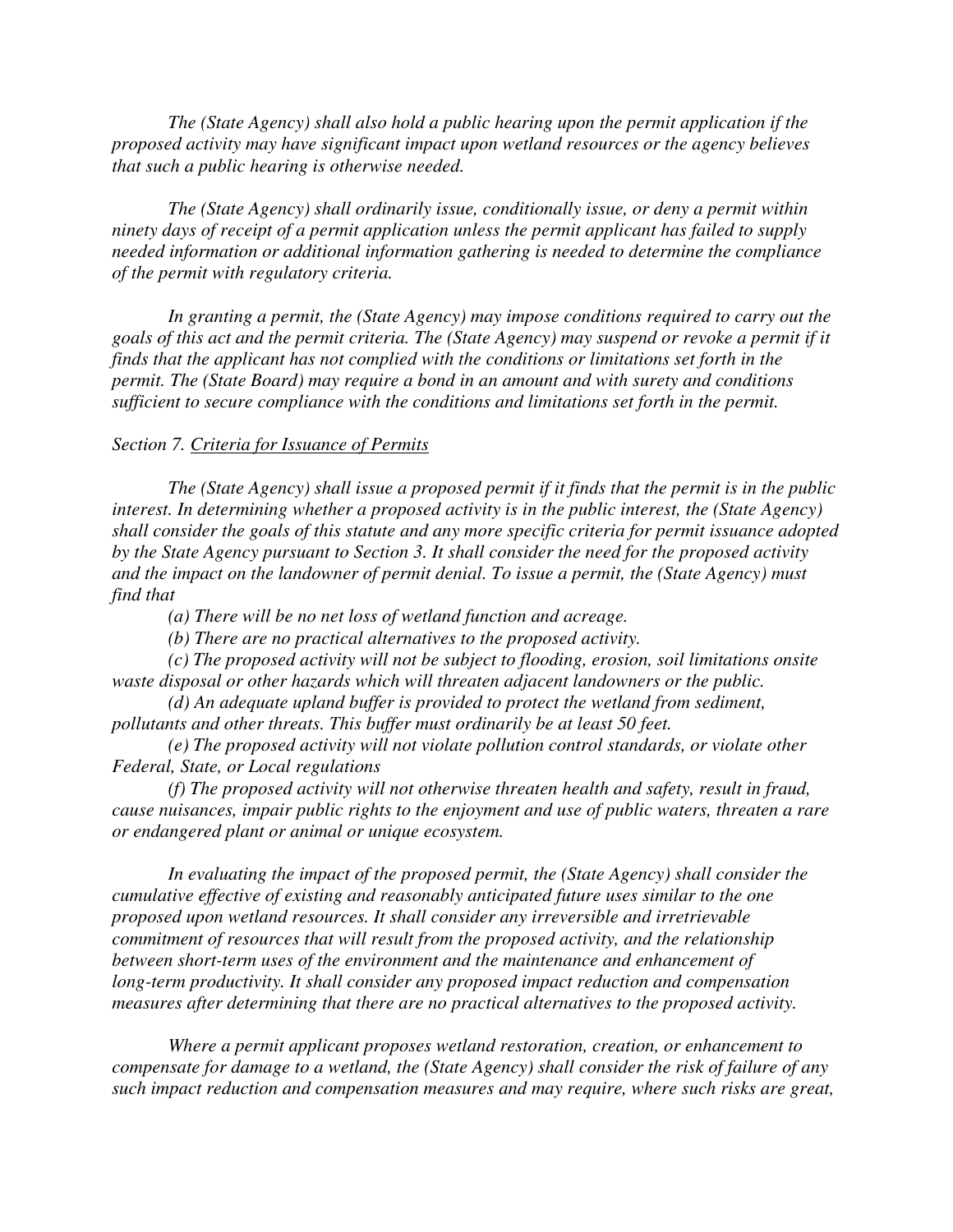*that permit applicant to implement compensation measures prior to undertaking the proposed activity. In deciding whether the compensation ratio proposed by the project applicant is sufficient to provide no net loss of wetland functions and acreage, the (State Agency) shall consider the sensitivity of the wetland type, the success of other efforts to restore this wetland type, the length of time it will take before a compensation wetland will become fully functioning, the degree of difficulty which will be encountered in creating or restoring wetland hydrology in this setting, the adequacy of the overall project design, the threats (if any) posed to the compensation wetland by pollution or other activities, the adequacy of proposed protection and management measures for the proposed compensation wetland, the extent to which monitoring and mid-course correction capabilities are proposed, the extent to which bonds or other assurances are provided to insure long-term success, and other factors the (State Agency) believes to be relevant.* 

#### *Section 8. Administrative Appeals*

*The (State Agency) shall establish an Administrative Appeal Board of not less than three nor more than five individuals to act upon petitions as provided in this section.* 

*Any landowner who has been denied a permit and believes that his or her property has been taken without payment of just compensation pursuant to this act may appeal the denial to the administrative appeal board within 60 days of such denial. The Appeal Board shall determine whether the landowner has been denied all reasonable, economic use of his or her entire parcel including but not limited to the wetland portion taking into account the existing and proposed uses for the parcel, purchase cost, landowner expectations at time of purchase, whether the proposed activity will cause a nuisance or otherwise threaten other landowners or the public, taxes and other relevant factors. If the Appeals Board determines that denial will take landowners property without payment of compensation, the (State Agency) will have 60 days to reverse or modify the denial or serve its intent to purchase the property at fair market value.* 

#### *Section 9. Judicial Appeals*

*Any person aggrieved by any regulation, decision, or action made pursuant to this act including a decision of the Administrative Appeals Board may appeal to (County court of common pleas, superior court, etc.) within thirty days of that decision or action.* 

#### *Section 10. Penalties and Enforcement*

*Any person who commits, takes part in, or assists in any violation of any provision of this act including regulations promulgated by the (State Agency) is guilty of a (Felony, Misdemeanor) and may be fined up to \_\_\_\_\_\_\_\_\_\_\_\_dollars for each offense and subject to imprisonment not exceeding three months or both. Each violation of this act shall be a separate offense, and in the case of continuing violation, each day's continuance shall be deemed to be a separate and distinct offense.* 

*The (State Agency) my terminate a permit for violation of conditions, obtaining a permit by misrepresentation, or failing to disclose relevant facts.*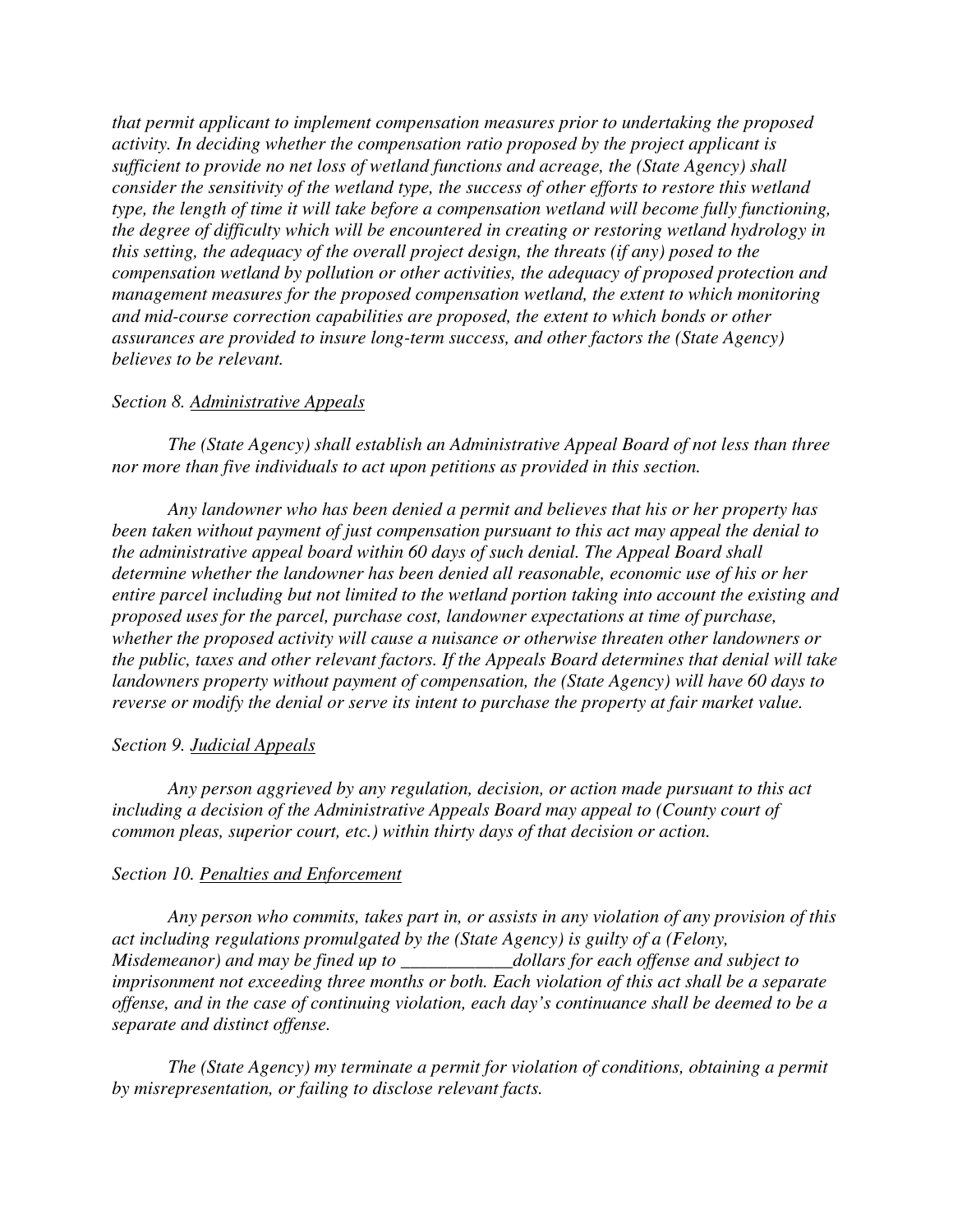*In the event of a violation, the (State Agency) shall have the power to order restoration of the wetland area and to seek a court injunction to compel compliance. If a violator does not restore a wetland within a reasonable time of an order to do so, the (State Agency) shall have the authority to restore the wetland to its condition prior to the violation and the violator shall be liable to the (State Agency) for the cost of restoration.* 

*Any penalty assessed pursuant to this act including costs of wetland restoration and any restoration requirements shall be recorded in the clerk of courts as a lien against the land and shall not be removed until the penalty is paid or the restoration is completed.* 

*All costs, fees and expenses in connection with an enforcement or restoration action shall be assessed as damages against the violator.* 

#### *Section 11. Local Regulation of Wetlands; State/Local Roles*

*Cities, counties, towns and villages are authorized to adopt, zoning, subdivision control, and other wetland protection regulations to achieve the objectives set forth in this act pursuant to the procedures set forth in land and water use control statutes of the state of (State Name). In adopting and administering such regulations, local governments are encouraged to utilize the wetland definition set forth in this act and wetland delineation criteria developed by (State Agency) pursuant to Section 4.* 

*Cities, counties, towns, and villages with wetland regulations which equal or exceed in stringency those of the state may apply to the (State Agency) for permission to issue all or a portion of the wetland permits in lieu of direct (State Agency) permitting. The (State Agency) may authorize such a local government to issue all or a portion of wetland permits in lieu of (State Agency) issuance if the (State Agency) finds that the wetland protection provided by local government regulations equals or exceeds the protection provided by the (State Agency) and that the local government has adequate administration and enforcement mechanisms. The (State Agency) shall continue to review permit applications for activities which may affect wetlands of inter-municipality or interstate significance. The (State Agency) may withdraw approval for local issuance of permits in lieu of (State Agency) permit issuance for any local government program which fails to administer and enforce regulations equaling or exceeding those of the (State Agency).* 

#### *Section 12. Restoration and Creation, Use of Mitigation Banks*

*The (State Agency) shall encourage private landowners, local governments, other state agencies, land trusts, and others to restore wetlands in order to achieve the long term goal of net gain in wetland resources. The (State Agency) shall provide technical assistance to agencies, organizations, and individuals in planning and carrying out restoration projects. It shall identify possible restoration sites in cooperation with other organizations. The (State Agency) shall adopt guidelines and educational materials for restoration projects and may carry out restoration research and demonstration projects.*